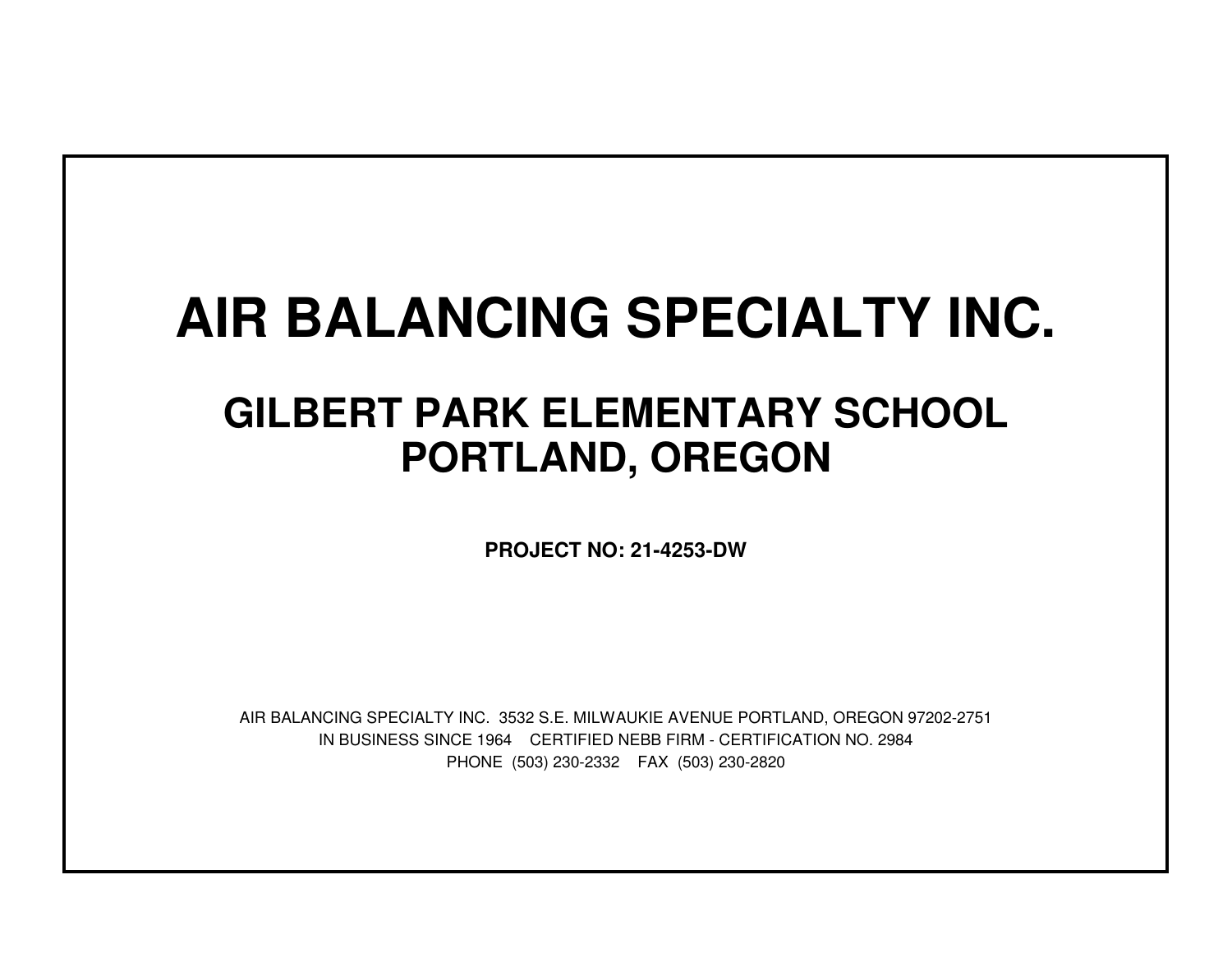| PROJECT NAME:                                                                                                                                                                     | GILBERT PARK ELEMENTARY SCHOOL - PORTLAND, OREGON |                      |                                                                                                                                                                                                                                                                                                                                                                                                                   |  |  |  |  |  |  |  |  |  |  |  |
|-----------------------------------------------------------------------------------------------------------------------------------------------------------------------------------|---------------------------------------------------|----------------------|-------------------------------------------------------------------------------------------------------------------------------------------------------------------------------------------------------------------------------------------------------------------------------------------------------------------------------------------------------------------------------------------------------------------|--|--|--|--|--|--|--|--|--|--|--|
| OWNER:                                                                                                                                                                            | DAVID DOUGLAS SCHOOL DISTRICT                     | DATE STARTED:        | 04/07/21<br>DATE FINISHED:<br>04/07/21                                                                                                                                                                                                                                                                                                                                                                            |  |  |  |  |  |  |  |  |  |  |  |
| MECHANICAL ENGINEER:                                                                                                                                                              |                                                   | WORK PERFORMED BY:   | DALE NEFFENDORF<br><b>WILLIAM NEFFENDORF</b>                                                                                                                                                                                                                                                                                                                                                                      |  |  |  |  |  |  |  |  |  |  |  |
| <b>GENERAL CONTRACTOR:</b>                                                                                                                                                        |                                                   | <b>CERTIFIED BY:</b> |                                                                                                                                                                                                                                                                                                                                                                                                                   |  |  |  |  |  |  |  |  |  |  |  |
| MECHANICAL CONTRACTOR:                                                                                                                                                            |                                                   | DATE:                | $S_{PQ}$                                                                                                                                                                                                                                                                                                                                                                                                          |  |  |  |  |  |  |  |  |  |  |  |
| SHEET METAL CONTRACTOR:                                                                                                                                                           |                                                   |                      | $\ddot{A}$<br><b>DALE W. NEFFENDORF</b><br><b>CERTIFICATION</b>                                                                                                                                                                                                                                                                                                                                                   |  |  |  |  |  |  |  |  |  |  |  |
| CONTROL CONTRACTOR:                                                                                                                                                               |                                                   |                      | 2984<br>Exp. 3/31/22<br>$x^{\lambda^{\Phi}}$<br>$\begin{picture}(180,170) \put(0,0){\vector(1,0){100}} \put(15,0){\vector(1,0){100}} \put(15,0){\vector(1,0){100}} \put(15,0){\vector(1,0){100}} \put(15,0){\vector(1,0){100}} \put(15,0){\vector(1,0){100}} \put(15,0){\vector(1,0){100}} \put(15,0){\vector(1,0){100}} \put(15,0){\vector(1,0){100}} \put(15,0){\vector(1,0){100}} \put(15,0){\vector(1,0){100$ |  |  |  |  |  |  |  |  |  |  |  |
| AIR BALANCING SPECIALTY INC.<br>IN BUSINESS SINCE 1964<br>CERTIFIED NEBB No. 2984<br>3532 SE Milwaukie Avenue Portland, Oregon 97202-2751 Phone (503) 230-2332 Fax (503) 230-2820 |                                                   |                      |                                                                                                                                                                                                                                                                                                                                                                                                                   |  |  |  |  |  |  |  |  |  |  |  |
| <b>CERTIFIED TEST AND BALANCE REPORT</b>                                                                                                                                          | PROJECT NO.: 21-42253-DW                          |                      |                                                                                                                                                                                                                                                                                                                                                                                                                   |  |  |  |  |  |  |  |  |  |  |  |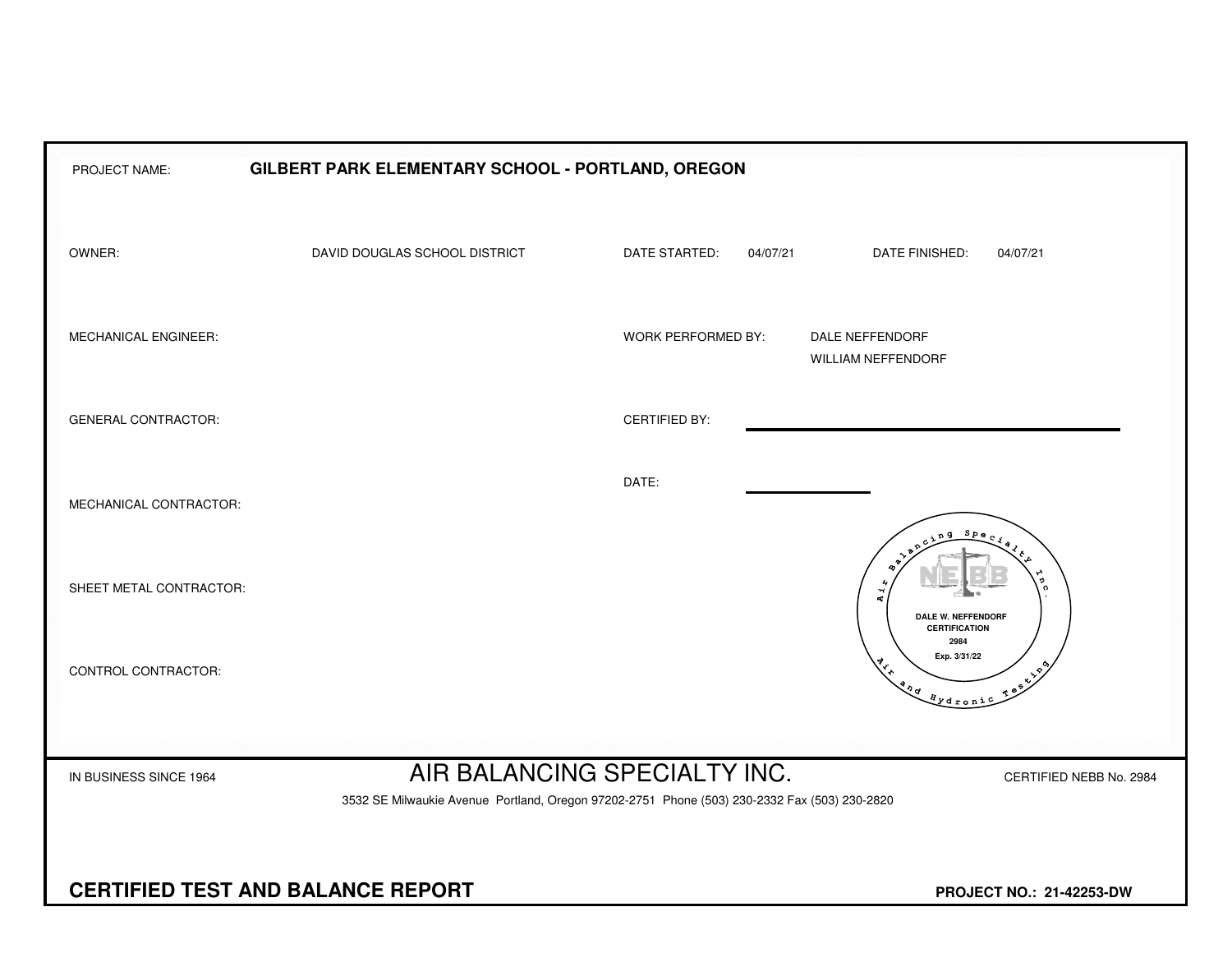| <b>INSTRUMENT</b>                                              | <b>MODEL NO.</b>              | <b>SERIAL NO.</b>            | <b>RANGE</b>                 | <b>CALIBRATION DATE</b> |
|----------------------------------------------------------------|-------------------------------|------------------------------|------------------------------|-------------------------|
| <b>AIR</b>                                                     |                               |                              |                              |                         |
| Shortridge Airdata Multimeter<br>(D)<br><b>ADM Accessories</b> | ADM860                        | M98375                       | 0.0001 to 60.00" WC.         | 1/12/2021               |
| (DH) Datameter Flow Hood                                       | 8400                          |                              | 25 - 2500 CFM                |                         |
| (DP) Datameter Pitot Tube                                      | 12", 18", 24", 36", 48" & 60" |                              | 50 - 30000 FPM               |                         |
| (DA) Datameter Airfoil                                         | AFP <sub>18</sub>             |                              | 50 - 5000 FPM                |                         |
| (DG) Datameter Velgrid                                         | VLG84                         |                              | 50 - 2500 FPM                |                         |
| <b>Rotating Vane Anemometer</b><br>(R)                         | A4/-4"                        | 83072B                       | 200 - 10000 FPM              | 1/14/2021               |
| Amprobe Ammeter                                                | Fluke 335                     | 99330394                     | 0 - 750 Volts / 0 - 300 Amps | 1/8/2021                |
| Shimpo Tachometer                                              | DT-207L                       | D26B0033                     | 6 - 30,000 RPM               | 1/12/2021               |
| WATER                                                          |                               |                              |                              |                         |
| Hydrodata Meter                                                | <b>HDM-250</b>                | W01025                       | DP -10 to +300 PSI           | 1/12/2021               |
|                                                                |                               |                              |                              |                         |
|                                                                |                               |                              |                              |                         |
|                                                                |                               |                              |                              |                         |
| IN BUSINESS SINCE 1964                                         |                               | AIR BALANCING SPECIALTY INC. |                              | CERTIFIED NEBB No. 2984 |

3532 SE Milwaukie Avenue Portland, Oregon 97202-2751 Phone (503) 230-2332 Fax (503) 230-2820

## **EQUIPMENT USED IN BALANCING**

 **PROJECT: GILBERT PARK ELEMENTARY SCHOOL - PORTLAND, OREGON PROJECT NO.: 21-4253-DW**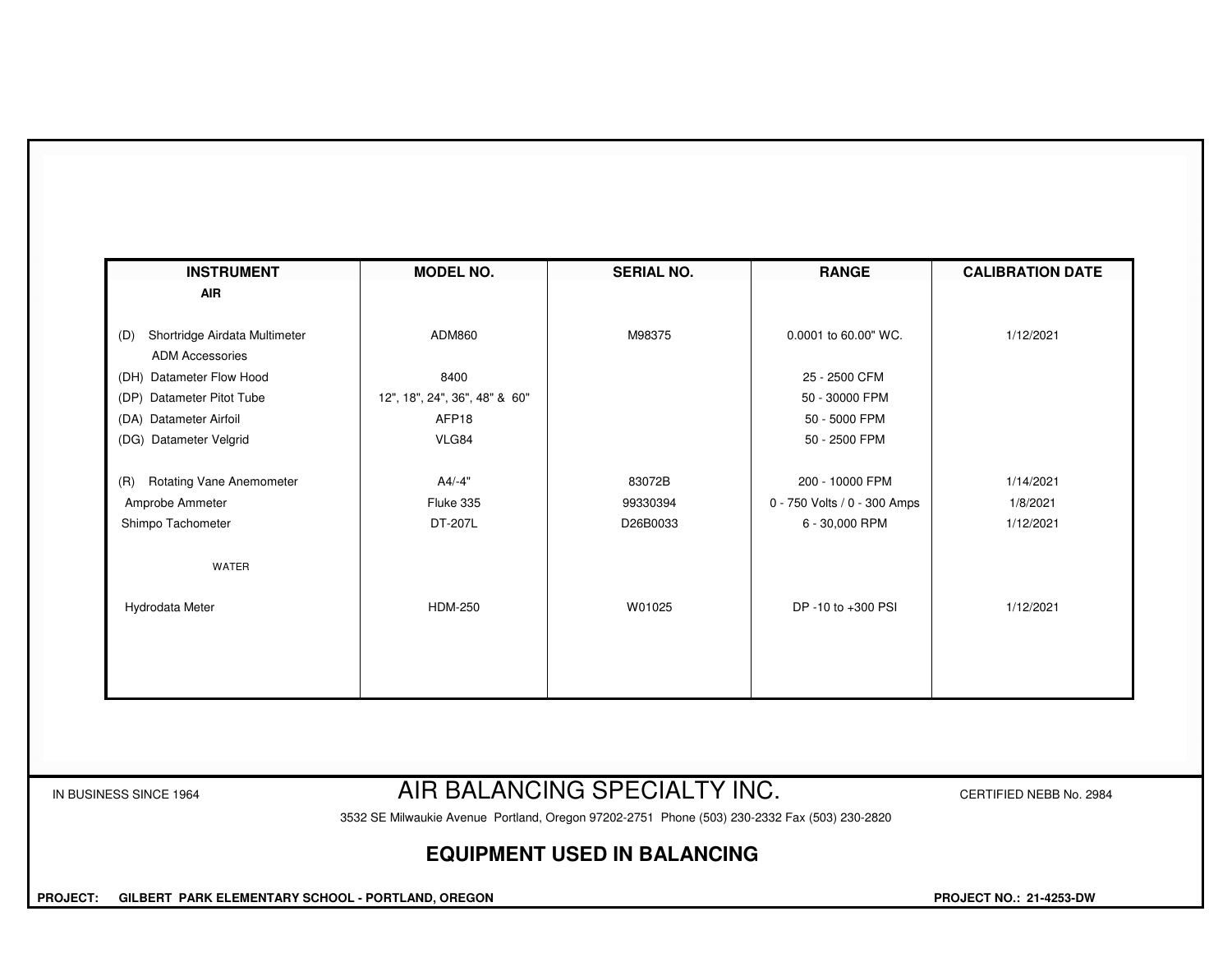## **PAGE ABBREVATION KEY**

AK - GRILLE AREA OR RESTRICTION VALUEVEL - VELOCITY CFM - CUBIC FEET PER MINUTEFPM - FEET PER MINUTEACH - AIR CHANGES PER HOUR

IN BUSINESS SINCE 1964 **AIR BALANCING SPECIALTY INC.** CERTIFIED NEBB No. 2984

 **3532 SE Milwaukie Avenue Portland, Oregon 97202-2751 Phone (503) 230-2332 Fax (503) 230-2820**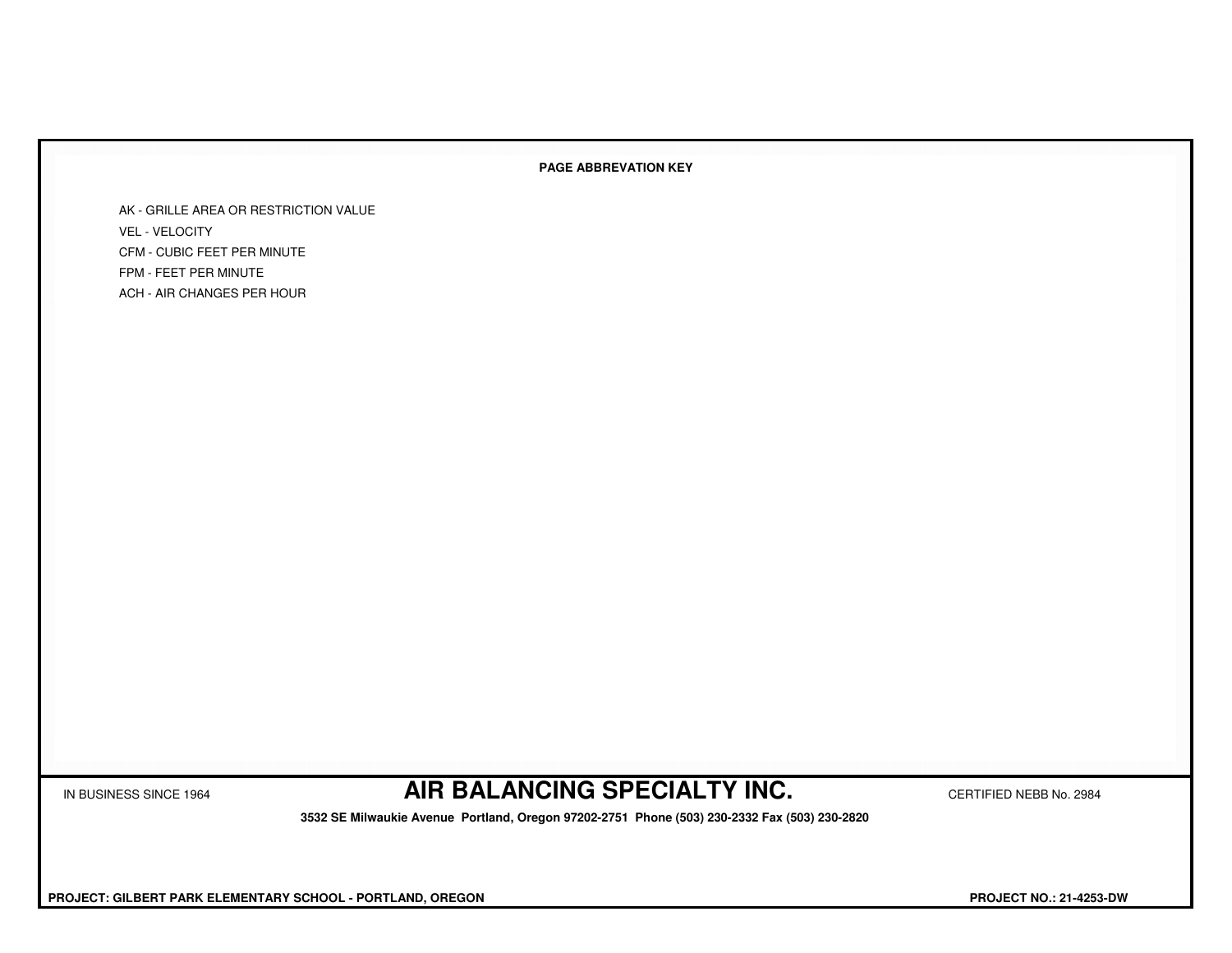| FEET<br><b>FPM</b><br>ACH   PRESSURE<br>Ref<br>Rm.# No.<br>Size<br>Blow<br>Vel<br><b>CFM</b><br><b>CFM</b><br><b>FPM</b><br><b>CFM</b><br>AK<br>ACH<br>Ins<br>10.42<br>DH Classroom<br>1.00<br>8406<br>1460<br>$\mathbf{1}$<br>8361<br>1455<br>DH Classroom<br>$\overline{2}$<br>1.00<br>10.44<br>1520<br>10.91<br>DH Classroom<br>3<br>1.00<br>8362<br>1.00<br>8351<br>1660<br>11.93<br>DH Classroom<br>$\overline{4}$<br>DH Classroom<br>1.00<br>8357<br>1960<br>14.07<br>5<br>2998<br>1.00<br>310<br>6.20<br>DH Classroom<br>6<br>8420<br>1595<br>DH Classroom<br>1.00<br>11.37<br>7<br>8377<br>DH Classroom<br>8<br>1.00<br>1460<br>10.46<br>9<br>1.00<br>8381<br>1370<br>9.81<br>DH Classroom<br>DH Classroom<br>1.00<br>8372<br>945<br>6.77<br>10<br>DH Classroom<br>1.00<br>8410<br>1895<br>13.52<br>11<br>8382<br>6.55<br>DH Classroom<br>$\overline{12}$<br>1.00<br>915<br>8400<br>DH Classroom<br>13<br>1.00<br>685<br>4.89<br>DH Classroom<br>8403<br>9.39<br>14<br>1.00<br>1315<br>1950<br>13.88<br>DH Classroom<br>1.00<br>8432<br>15<br>16<br>1.00<br>8409<br>1665<br>11.88<br>DH Classroom<br>8378<br>DH Classroom<br>$\overline{17}$<br>1.00<br>1980<br>14.18<br>DH Classroom<br>1.00<br>8488<br>1540<br>10.89<br>18<br>AIR BALANCING SPECIALTY, INC. 3532 SE Milwaukie Avenue, Portland, Oregon 97202-2751 Phone: (503) 230-2332 Fax: (503) 230-2820<br>AIR BALANCE DATA SHEET<br><b>CONSTANT VOLUME - FPM</b><br>PROJECT NO.: 21-4253-DW<br>PROJECT: GILBERT PARK ELEMENTARY SCHOOL - PORTLAND, OREGON<br>DATE START: 04/07/21<br>FINISH: 04/07/21 | AREA SERVED |  |  |  |  | OUTLET |  |  | <b>DESIGN</b> |  | <b>CUBIC</b> |  | TEST#1 |  |  | TEST#2 |          |
|----------------------------------------------------------------------------------------------------------------------------------------------------------------------------------------------------------------------------------------------------------------------------------------------------------------------------------------------------------------------------------------------------------------------------------------------------------------------------------------------------------------------------------------------------------------------------------------------------------------------------------------------------------------------------------------------------------------------------------------------------------------------------------------------------------------------------------------------------------------------------------------------------------------------------------------------------------------------------------------------------------------------------------------------------------------------------------------------------------------------------------------------------------------------------------------------------------------------------------------------------------------------------------------------------------------------------------------------------------------------------------------------------------------------------------------------------------------------------------------------------------------------------------------------------------------------|-------------|--|--|--|--|--------|--|--|---------------|--|--------------|--|--------|--|--|--------|----------|
|                                                                                                                                                                                                                                                                                                                                                                                                                                                                                                                                                                                                                                                                                                                                                                                                                                                                                                                                                                                                                                                                                                                                                                                                                                                                                                                                                                                                                                                                                                                                                                      |             |  |  |  |  |        |  |  |               |  |              |  |        |  |  |        | PRESSURE |
|                                                                                                                                                                                                                                                                                                                                                                                                                                                                                                                                                                                                                                                                                                                                                                                                                                                                                                                                                                                                                                                                                                                                                                                                                                                                                                                                                                                                                                                                                                                                                                      |             |  |  |  |  |        |  |  |               |  |              |  |        |  |  |        |          |
|                                                                                                                                                                                                                                                                                                                                                                                                                                                                                                                                                                                                                                                                                                                                                                                                                                                                                                                                                                                                                                                                                                                                                                                                                                                                                                                                                                                                                                                                                                                                                                      |             |  |  |  |  |        |  |  |               |  |              |  |        |  |  |        |          |
|                                                                                                                                                                                                                                                                                                                                                                                                                                                                                                                                                                                                                                                                                                                                                                                                                                                                                                                                                                                                                                                                                                                                                                                                                                                                                                                                                                                                                                                                                                                                                                      |             |  |  |  |  |        |  |  |               |  |              |  |        |  |  |        |          |
|                                                                                                                                                                                                                                                                                                                                                                                                                                                                                                                                                                                                                                                                                                                                                                                                                                                                                                                                                                                                                                                                                                                                                                                                                                                                                                                                                                                                                                                                                                                                                                      |             |  |  |  |  |        |  |  |               |  |              |  |        |  |  |        |          |
|                                                                                                                                                                                                                                                                                                                                                                                                                                                                                                                                                                                                                                                                                                                                                                                                                                                                                                                                                                                                                                                                                                                                                                                                                                                                                                                                                                                                                                                                                                                                                                      |             |  |  |  |  |        |  |  |               |  |              |  |        |  |  |        |          |
|                                                                                                                                                                                                                                                                                                                                                                                                                                                                                                                                                                                                                                                                                                                                                                                                                                                                                                                                                                                                                                                                                                                                                                                                                                                                                                                                                                                                                                                                                                                                                                      |             |  |  |  |  |        |  |  |               |  |              |  |        |  |  |        |          |
|                                                                                                                                                                                                                                                                                                                                                                                                                                                                                                                                                                                                                                                                                                                                                                                                                                                                                                                                                                                                                                                                                                                                                                                                                                                                                                                                                                                                                                                                                                                                                                      |             |  |  |  |  |        |  |  |               |  |              |  |        |  |  |        |          |
|                                                                                                                                                                                                                                                                                                                                                                                                                                                                                                                                                                                                                                                                                                                                                                                                                                                                                                                                                                                                                                                                                                                                                                                                                                                                                                                                                                                                                                                                                                                                                                      |             |  |  |  |  |        |  |  |               |  |              |  |        |  |  |        |          |
|                                                                                                                                                                                                                                                                                                                                                                                                                                                                                                                                                                                                                                                                                                                                                                                                                                                                                                                                                                                                                                                                                                                                                                                                                                                                                                                                                                                                                                                                                                                                                                      |             |  |  |  |  |        |  |  |               |  |              |  |        |  |  |        |          |
|                                                                                                                                                                                                                                                                                                                                                                                                                                                                                                                                                                                                                                                                                                                                                                                                                                                                                                                                                                                                                                                                                                                                                                                                                                                                                                                                                                                                                                                                                                                                                                      |             |  |  |  |  |        |  |  |               |  |              |  |        |  |  |        |          |
|                                                                                                                                                                                                                                                                                                                                                                                                                                                                                                                                                                                                                                                                                                                                                                                                                                                                                                                                                                                                                                                                                                                                                                                                                                                                                                                                                                                                                                                                                                                                                                      |             |  |  |  |  |        |  |  |               |  |              |  |        |  |  |        |          |
|                                                                                                                                                                                                                                                                                                                                                                                                                                                                                                                                                                                                                                                                                                                                                                                                                                                                                                                                                                                                                                                                                                                                                                                                                                                                                                                                                                                                                                                                                                                                                                      |             |  |  |  |  |        |  |  |               |  |              |  |        |  |  |        |          |
|                                                                                                                                                                                                                                                                                                                                                                                                                                                                                                                                                                                                                                                                                                                                                                                                                                                                                                                                                                                                                                                                                                                                                                                                                                                                                                                                                                                                                                                                                                                                                                      |             |  |  |  |  |        |  |  |               |  |              |  |        |  |  |        |          |
|                                                                                                                                                                                                                                                                                                                                                                                                                                                                                                                                                                                                                                                                                                                                                                                                                                                                                                                                                                                                                                                                                                                                                                                                                                                                                                                                                                                                                                                                                                                                                                      |             |  |  |  |  |        |  |  |               |  |              |  |        |  |  |        |          |
|                                                                                                                                                                                                                                                                                                                                                                                                                                                                                                                                                                                                                                                                                                                                                                                                                                                                                                                                                                                                                                                                                                                                                                                                                                                                                                                                                                                                                                                                                                                                                                      |             |  |  |  |  |        |  |  |               |  |              |  |        |  |  |        |          |
|                                                                                                                                                                                                                                                                                                                                                                                                                                                                                                                                                                                                                                                                                                                                                                                                                                                                                                                                                                                                                                                                                                                                                                                                                                                                                                                                                                                                                                                                                                                                                                      |             |  |  |  |  |        |  |  |               |  |              |  |        |  |  |        |          |
|                                                                                                                                                                                                                                                                                                                                                                                                                                                                                                                                                                                                                                                                                                                                                                                                                                                                                                                                                                                                                                                                                                                                                                                                                                                                                                                                                                                                                                                                                                                                                                      |             |  |  |  |  |        |  |  |               |  |              |  |        |  |  |        |          |
|                                                                                                                                                                                                                                                                                                                                                                                                                                                                                                                                                                                                                                                                                                                                                                                                                                                                                                                                                                                                                                                                                                                                                                                                                                                                                                                                                                                                                                                                                                                                                                      |             |  |  |  |  |        |  |  |               |  |              |  |        |  |  |        |          |
|                                                                                                                                                                                                                                                                                                                                                                                                                                                                                                                                                                                                                                                                                                                                                                                                                                                                                                                                                                                                                                                                                                                                                                                                                                                                                                                                                                                                                                                                                                                                                                      |             |  |  |  |  |        |  |  |               |  |              |  |        |  |  |        |          |
|                                                                                                                                                                                                                                                                                                                                                                                                                                                                                                                                                                                                                                                                                                                                                                                                                                                                                                                                                                                                                                                                                                                                                                                                                                                                                                                                                                                                                                                                                                                                                                      |             |  |  |  |  |        |  |  |               |  |              |  |        |  |  |        |          |
|                                                                                                                                                                                                                                                                                                                                                                                                                                                                                                                                                                                                                                                                                                                                                                                                                                                                                                                                                                                                                                                                                                                                                                                                                                                                                                                                                                                                                                                                                                                                                                      |             |  |  |  |  |        |  |  |               |  |              |  |        |  |  |        |          |
|                                                                                                                                                                                                                                                                                                                                                                                                                                                                                                                                                                                                                                                                                                                                                                                                                                                                                                                                                                                                                                                                                                                                                                                                                                                                                                                                                                                                                                                                                                                                                                      |             |  |  |  |  |        |  |  |               |  |              |  |        |  |  |        |          |
|                                                                                                                                                                                                                                                                                                                                                                                                                                                                                                                                                                                                                                                                                                                                                                                                                                                                                                                                                                                                                                                                                                                                                                                                                                                                                                                                                                                                                                                                                                                                                                      |             |  |  |  |  |        |  |  |               |  |              |  |        |  |  |        |          |
|                                                                                                                                                                                                                                                                                                                                                                                                                                                                                                                                                                                                                                                                                                                                                                                                                                                                                                                                                                                                                                                                                                                                                                                                                                                                                                                                                                                                                                                                                                                                                                      |             |  |  |  |  |        |  |  |               |  |              |  |        |  |  |        |          |
|                                                                                                                                                                                                                                                                                                                                                                                                                                                                                                                                                                                                                                                                                                                                                                                                                                                                                                                                                                                                                                                                                                                                                                                                                                                                                                                                                                                                                                                                                                                                                                      |             |  |  |  |  |        |  |  |               |  |              |  |        |  |  |        |          |
|                                                                                                                                                                                                                                                                                                                                                                                                                                                                                                                                                                                                                                                                                                                                                                                                                                                                                                                                                                                                                                                                                                                                                                                                                                                                                                                                                                                                                                                                                                                                                                      |             |  |  |  |  |        |  |  |               |  |              |  |        |  |  |        |          |
|                                                                                                                                                                                                                                                                                                                                                                                                                                                                                                                                                                                                                                                                                                                                                                                                                                                                                                                                                                                                                                                                                                                                                                                                                                                                                                                                                                                                                                                                                                                                                                      |             |  |  |  |  |        |  |  |               |  |              |  |        |  |  |        |          |
|                                                                                                                                                                                                                                                                                                                                                                                                                                                                                                                                                                                                                                                                                                                                                                                                                                                                                                                                                                                                                                                                                                                                                                                                                                                                                                                                                                                                                                                                                                                                                                      |             |  |  |  |  |        |  |  |               |  |              |  |        |  |  |        |          |
|                                                                                                                                                                                                                                                                                                                                                                                                                                                                                                                                                                                                                                                                                                                                                                                                                                                                                                                                                                                                                                                                                                                                                                                                                                                                                                                                                                                                                                                                                                                                                                      |             |  |  |  |  |        |  |  |               |  |              |  |        |  |  |        |          |
|                                                                                                                                                                                                                                                                                                                                                                                                                                                                                                                                                                                                                                                                                                                                                                                                                                                                                                                                                                                                                                                                                                                                                                                                                                                                                                                                                                                                                                                                                                                                                                      |             |  |  |  |  |        |  |  |               |  |              |  |        |  |  |        |          |
|                                                                                                                                                                                                                                                                                                                                                                                                                                                                                                                                                                                                                                                                                                                                                                                                                                                                                                                                                                                                                                                                                                                                                                                                                                                                                                                                                                                                                                                                                                                                                                      |             |  |  |  |  |        |  |  |               |  |              |  |        |  |  |        |          |
|                                                                                                                                                                                                                                                                                                                                                                                                                                                                                                                                                                                                                                                                                                                                                                                                                                                                                                                                                                                                                                                                                                                                                                                                                                                                                                                                                                                                                                                                                                                                                                      |             |  |  |  |  |        |  |  |               |  |              |  |        |  |  |        |          |
|                                                                                                                                                                                                                                                                                                                                                                                                                                                                                                                                                                                                                                                                                                                                                                                                                                                                                                                                                                                                                                                                                                                                                                                                                                                                                                                                                                                                                                                                                                                                                                      |             |  |  |  |  |        |  |  |               |  |              |  |        |  |  |        |          |
|                                                                                                                                                                                                                                                                                                                                                                                                                                                                                                                                                                                                                                                                                                                                                                                                                                                                                                                                                                                                                                                                                                                                                                                                                                                                                                                                                                                                                                                                                                                                                                      |             |  |  |  |  |        |  |  |               |  |              |  |        |  |  |        |          |
|                                                                                                                                                                                                                                                                                                                                                                                                                                                                                                                                                                                                                                                                                                                                                                                                                                                                                                                                                                                                                                                                                                                                                                                                                                                                                                                                                                                                                                                                                                                                                                      |             |  |  |  |  |        |  |  |               |  |              |  |        |  |  |        |          |
|                                                                                                                                                                                                                                                                                                                                                                                                                                                                                                                                                                                                                                                                                                                                                                                                                                                                                                                                                                                                                                                                                                                                                                                                                                                                                                                                                                                                                                                                                                                                                                      |             |  |  |  |  |        |  |  |               |  |              |  |        |  |  |        |          |
|                                                                                                                                                                                                                                                                                                                                                                                                                                                                                                                                                                                                                                                                                                                                                                                                                                                                                                                                                                                                                                                                                                                                                                                                                                                                                                                                                                                                                                                                                                                                                                      |             |  |  |  |  |        |  |  |               |  |              |  |        |  |  |        |          |
|                                                                                                                                                                                                                                                                                                                                                                                                                                                                                                                                                                                                                                                                                                                                                                                                                                                                                                                                                                                                                                                                                                                                                                                                                                                                                                                                                                                                                                                                                                                                                                      |             |  |  |  |  |        |  |  |               |  |              |  |        |  |  |        |          |
|                                                                                                                                                                                                                                                                                                                                                                                                                                                                                                                                                                                                                                                                                                                                                                                                                                                                                                                                                                                                                                                                                                                                                                                                                                                                                                                                                                                                                                                                                                                                                                      |             |  |  |  |  |        |  |  |               |  |              |  |        |  |  |        |          |
|                                                                                                                                                                                                                                                                                                                                                                                                                                                                                                                                                                                                                                                                                                                                                                                                                                                                                                                                                                                                                                                                                                                                                                                                                                                                                                                                                                                                                                                                                                                                                                      |             |  |  |  |  |        |  |  |               |  |              |  |        |  |  |        |          |
|                                                                                                                                                                                                                                                                                                                                                                                                                                                                                                                                                                                                                                                                                                                                                                                                                                                                                                                                                                                                                                                                                                                                                                                                                                                                                                                                                                                                                                                                                                                                                                      |             |  |  |  |  |        |  |  |               |  |              |  |        |  |  |        |          |
|                                                                                                                                                                                                                                                                                                                                                                                                                                                                                                                                                                                                                                                                                                                                                                                                                                                                                                                                                                                                                                                                                                                                                                                                                                                                                                                                                                                                                                                                                                                                                                      |             |  |  |  |  |        |  |  |               |  |              |  |        |  |  |        |          |
|                                                                                                                                                                                                                                                                                                                                                                                                                                                                                                                                                                                                                                                                                                                                                                                                                                                                                                                                                                                                                                                                                                                                                                                                                                                                                                                                                                                                                                                                                                                                                                      |             |  |  |  |  |        |  |  |               |  |              |  |        |  |  |        |          |
| SYSTEM: Classrooms 1 - 18<br>SECTION:<br>BY: DN / WN<br>PAGE: 1 OF 4                                                                                                                                                                                                                                                                                                                                                                                                                                                                                                                                                                                                                                                                                                                                                                                                                                                                                                                                                                                                                                                                                                                                                                                                                                                                                                                                                                                                                                                                                                 |             |  |  |  |  |        |  |  |               |  |              |  |        |  |  |        |          |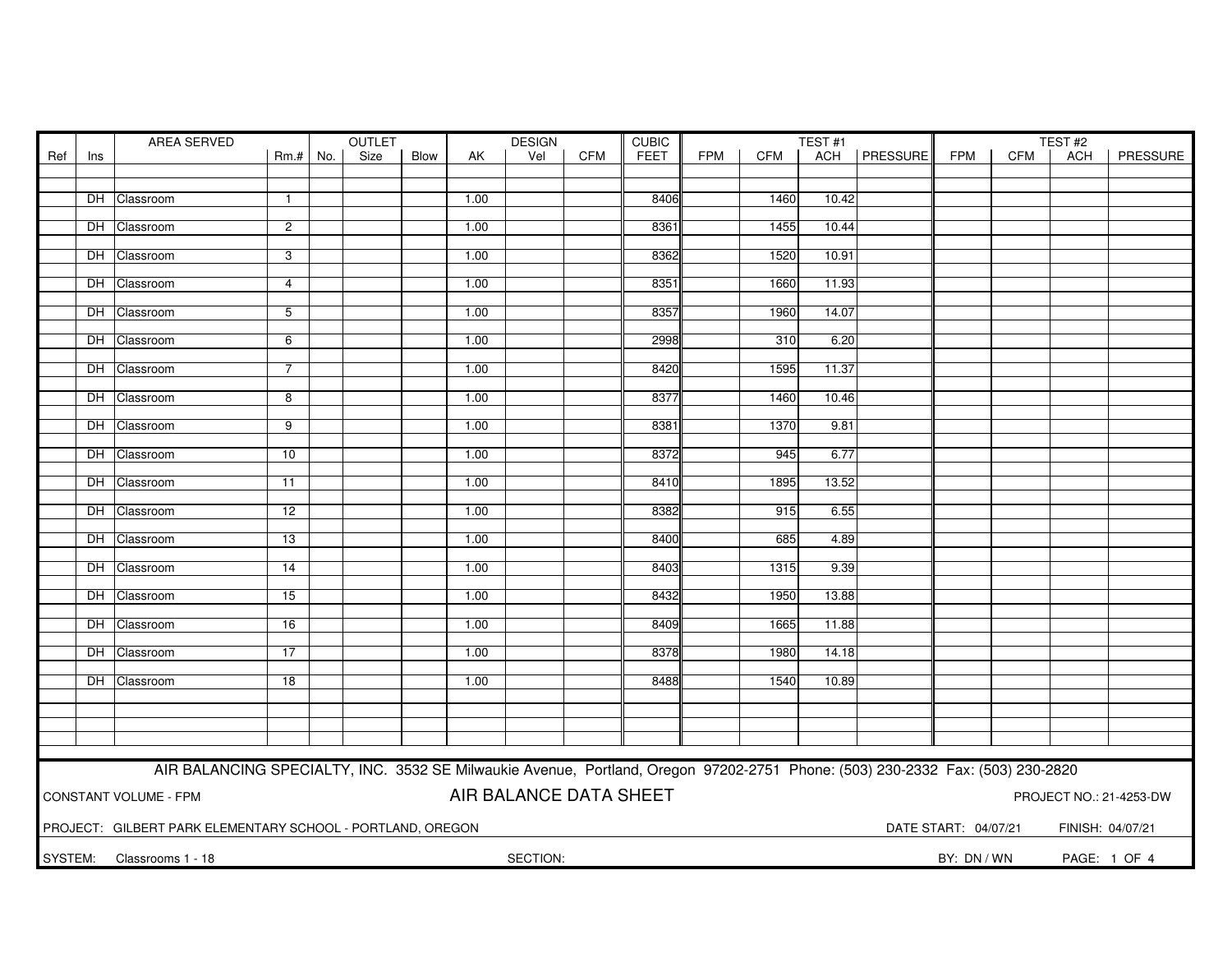|     |     | AREA SERVED                                                                                                                   |                 | OUTLET |      |      | <b>DESIGN</b><br><b>CUBIC</b> |            |             |            | TEST <sub>#1</sub> |       |                | TEST#2               |            |                  |                         |
|-----|-----|-------------------------------------------------------------------------------------------------------------------------------|-----------------|--------|------|------|-------------------------------|------------|-------------|------------|--------------------|-------|----------------|----------------------|------------|------------------|-------------------------|
| Ref | Ins |                                                                                                                               | $Rm.+$ No.      | Size   | Blow | AK   | Vel                           | <b>CFM</b> | <b>FEET</b> | <b>FPM</b> | CFM                |       | ACH   PRESSURE | <b>FPM</b>           | <b>CFM</b> | ACH              | PRESSURE                |
|     |     |                                                                                                                               |                 |        |      |      |                               |            |             |            |                    |       |                |                      |            |                  |                         |
|     |     | DH Classroom                                                                                                                  | 19              |        |      | 1.00 |                               |            | 8448        |            | 1140               | 8.10  |                |                      |            |                  |                         |
|     |     | DH Classroom                                                                                                                  | $\overline{20}$ |        |      | 1.00 |                               |            | 8385        |            | 1475               | 10.55 |                |                      |            |                  |                         |
|     |     |                                                                                                                               |                 |        |      |      |                               |            |             |            |                    |       |                |                      |            |                  |                         |
|     |     | DH Classroom                                                                                                                  | 21              |        |      | 1.00 |                               |            | 7987        |            | 1450               | 10.89 |                |                      |            |                  |                         |
|     |     |                                                                                                                               |                 |        |      |      |                               |            |             |            |                    |       |                |                      |            |                  |                         |
|     |     | DH Classroom                                                                                                                  | 22              |        |      | 1.00 |                               |            | 8070        |            | 1235               | 9.18  |                |                      |            |                  |                         |
|     |     |                                                                                                                               |                 |        |      |      |                               |            |             |            |                    |       |                |                      |            |                  |                         |
|     |     | DH Classroom                                                                                                                  | 23              |        |      | 1.00 |                               |            | 8006        |            | 1195               | 8.96  |                |                      |            |                  |                         |
|     |     |                                                                                                                               |                 |        |      |      |                               |            | 8115        |            |                    |       |                |                      |            |                  |                         |
|     |     | DH Music                                                                                                                      | 24              |        |      | 1.00 |                               |            |             |            | 1170               | 8.65  |                |                      |            |                  |                         |
|     |     | DH Classroom                                                                                                                  | 25              |        |      | 1.00 |                               |            | 7201        |            | 1795               | 14.96 |                |                      |            |                  |                         |
|     |     |                                                                                                                               |                 |        |      |      |                               |            |             |            |                    |       |                |                      |            |                  |                         |
|     |     | DH Classroom                                                                                                                  | 26              |        |      | 1.00 |                               |            | 7398        |            | 1345               | 10.91 |                |                      |            |                  |                         |
|     |     |                                                                                                                               |                 |        |      |      |                               |            |             |            |                    |       |                |                      |            |                  |                         |
|     |     | DH Classroom                                                                                                                  | 27              |        |      | 1.00 |                               |            | 7191        |            | 1280               | 10.68 |                |                      |            |                  |                         |
|     |     |                                                                                                                               |                 |        |      |      |                               |            |             |            |                    |       |                |                      |            |                  |                         |
|     |     | DH Classroom                                                                                                                  | 28              |        |      | 1.00 |                               |            | 7392        |            | 1130               | 9.17  |                |                      |            |                  |                         |
|     |     |                                                                                                                               |                 |        |      |      |                               |            |             |            |                    |       |                |                      |            |                  |                         |
|     |     |                                                                                                                               |                 |        |      |      |                               |            |             |            |                    |       |                |                      |            |                  |                         |
|     |     |                                                                                                                               |                 |        |      |      |                               |            |             |            |                    |       |                |                      |            |                  |                         |
|     |     |                                                                                                                               |                 |        |      |      |                               |            |             |            |                    |       |                |                      |            |                  |                         |
|     |     |                                                                                                                               |                 |        |      |      |                               |            |             |            |                    |       |                |                      |            |                  |                         |
|     |     |                                                                                                                               |                 |        |      |      |                               |            |             |            |                    |       |                |                      |            |                  |                         |
|     |     |                                                                                                                               |                 |        |      |      |                               |            |             |            |                    |       |                |                      |            |                  |                         |
|     |     |                                                                                                                               |                 |        |      |      |                               |            |             |            |                    |       |                |                      |            |                  |                         |
|     |     |                                                                                                                               |                 |        |      |      |                               |            |             |            |                    |       |                |                      |            |                  |                         |
|     |     |                                                                                                                               |                 |        |      |      |                               |            |             |            |                    |       |                |                      |            |                  |                         |
|     |     |                                                                                                                               |                 |        |      |      |                               |            |             |            |                    |       |                |                      |            |                  |                         |
|     |     |                                                                                                                               |                 |        |      |      |                               |            |             |            |                    |       |                |                      |            |                  |                         |
|     |     |                                                                                                                               |                 |        |      |      |                               |            |             |            |                    |       |                |                      |            |                  |                         |
|     |     |                                                                                                                               |                 |        |      |      |                               |            |             |            |                    |       |                |                      |            |                  |                         |
|     |     |                                                                                                                               |                 |        |      |      |                               |            |             |            |                    |       |                |                      |            |                  |                         |
|     |     |                                                                                                                               |                 |        |      |      |                               |            |             |            |                    |       |                |                      |            |                  |                         |
|     |     |                                                                                                                               |                 |        |      |      |                               |            |             |            |                    |       |                |                      |            |                  |                         |
|     |     |                                                                                                                               |                 |        |      |      |                               |            |             |            |                    |       |                |                      |            |                  |                         |
|     |     |                                                                                                                               |                 |        |      |      |                               |            |             |            |                    |       |                |                      |            |                  |                         |
|     |     | AIR BALANCING SPECIALTY, INC. 3532 SE Milwaukie Avenue, Portland, Oregon 97202-2751 Phone: (503) 230-2332 Fax: (503) 230-2820 |                 |        |      |      |                               |            |             |            |                    |       |                |                      |            |                  |                         |
|     |     |                                                                                                                               |                 |        |      |      |                               |            |             |            |                    |       |                |                      |            |                  |                         |
|     |     | CONSTANT VOLUME - FPM                                                                                                         |                 |        |      |      | AIR BALANCE DATA SHEET        |            |             |            |                    |       |                |                      |            |                  | PROJECT NO.: 21-4253-DW |
|     |     |                                                                                                                               |                 |        |      |      |                               |            |             |            |                    |       |                |                      |            |                  |                         |
|     |     | PROJECT: GILBERT PARK ELEMENTARY SCHOOL - PORTLAND, OREGON                                                                    |                 |        |      |      |                               |            |             |            |                    |       |                | DATE START: 04/07/21 |            | FINISH: 04/07/21 |                         |
|     |     |                                                                                                                               |                 |        |      |      |                               |            |             |            |                    |       |                |                      |            |                  |                         |
|     |     | SYSTEM: Music & Classrooms                                                                                                    |                 |        |      |      |                               | SECTION:   |             |            |                    |       |                | BY: DN / WN          |            | PAGE: 2 OF 4     |                         |
|     |     |                                                                                                                               |                 |        |      |      |                               |            |             |            |                    |       |                |                      |            |                  |                         |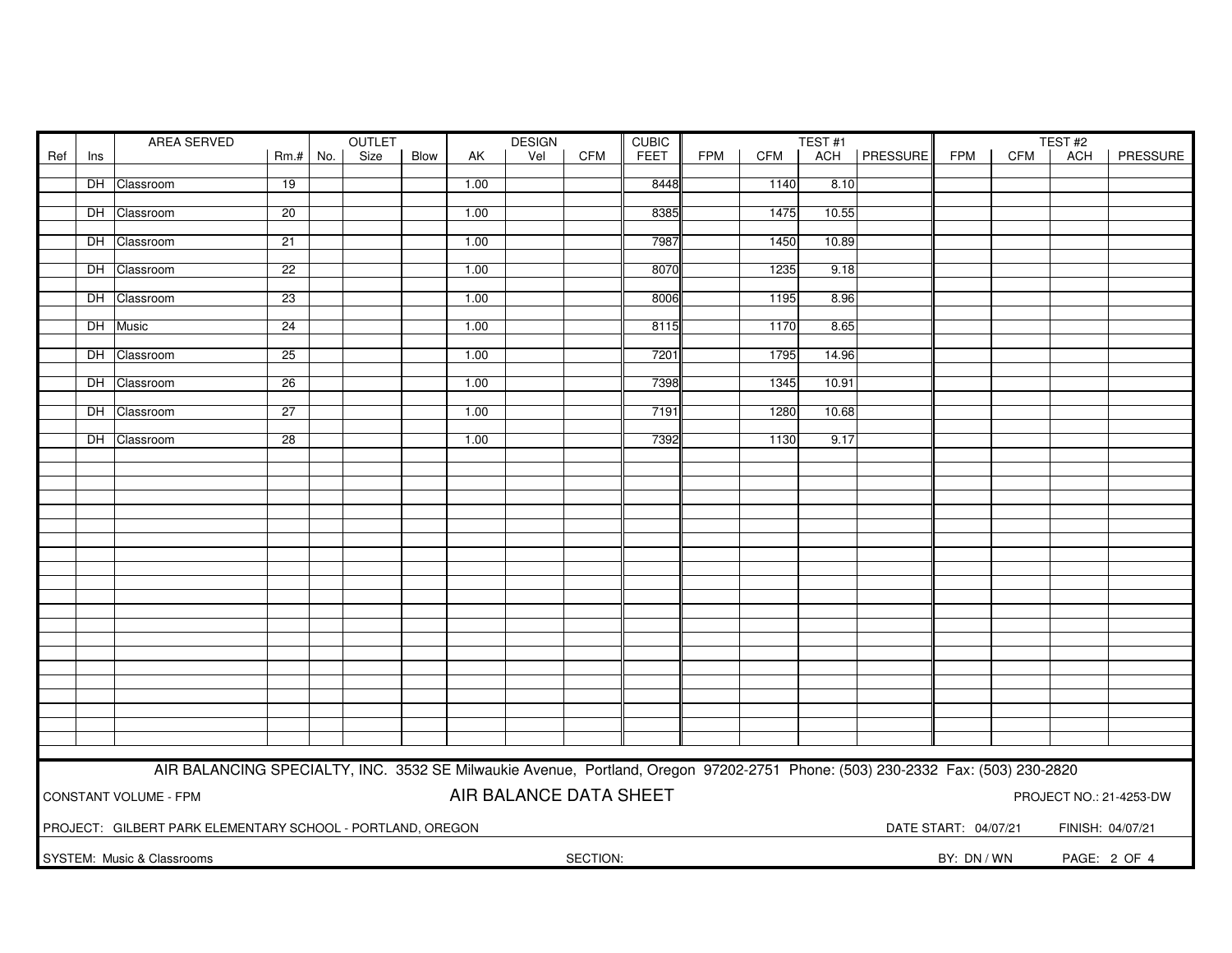|     |     | AREA SERVED                                                                                                                   |            | OUTLET |          |      | <b>DESIGN</b> |                        |            | <b>CUBIC</b> | TEST#1     |            |       |                | TEST <sub>#2</sub>   |            |                  |                         |
|-----|-----|-------------------------------------------------------------------------------------------------------------------------------|------------|--------|----------|------|---------------|------------------------|------------|--------------|------------|------------|-------|----------------|----------------------|------------|------------------|-------------------------|
| Ref | Ins |                                                                                                                               | $Rm.+$ No. |        | Size     | Blow | AK            | Vel                    | <b>CFM</b> | <b>FEET</b>  | <b>FPM</b> | <b>CFM</b> |       | ACH   PRESSURE | <b>FPM</b>           | <b>CFM</b> | ACH              | PRESSURE                |
|     |     |                                                                                                                               |            |        |          |      |               |                        |            |              |            |            |       |                |                      |            |                  |                         |
|     |     | R Library                                                                                                                     |            |        | 28x4.5x3 |      | 0.64          |                        |            | 11807        | 1360       | 870        | 4.42  |                |                      |            |                  |                         |
|     |     |                                                                                                                               |            |        |          |      |               |                        |            |              |            |            |       |                |                      |            |                  |                         |
|     |     | DH Computer Lab                                                                                                               |            |        |          |      | 1.00          |                        |            | 5308         |            | 480        | 5.43  |                |                      |            |                  |                         |
|     |     | DH Entry                                                                                                                      |            |        |          |      | 1.00          |                        |            | 1569         |            | 230        | 8.80  |                |                      |            |                  |                         |
|     |     |                                                                                                                               |            |        |          |      |               |                        |            |              |            |            |       |                |                      |            |                  |                         |
|     |     | R Office Main                                                                                                                 |            |        | 18x6     |      | 0.56          |                        |            | 3141         | 800        | 448        | 8.56  |                |                      |            |                  |                         |
|     |     |                                                                                                                               |            |        |          |      |               |                        |            |              |            |            |       |                |                      |            |                  |                         |
|     |     | R Principal                                                                                                                   |            |        | 18x6     |      | 0.56          |                        |            | 2307         | 850        | 476        | 12.38 |                |                      |            |                  |                         |
|     |     |                                                                                                                               |            |        |          |      |               |                        |            |              |            |            |       |                |                      |            |                  |                         |
|     | R.  | <b>Office</b>                                                                                                                 | $1-S$      |        | 10x6     |      | 0.31          |                        |            | 1166         | 1000       | 310        | 15.95 |                |                      |            |                  |                         |
|     |     |                                                                                                                               |            |        |          |      |               |                        |            |              |            |            |       |                |                      |            |                  |                         |
|     | R   | Nurse                                                                                                                         |            |        | 18x4     |      | 0.49          |                        |            | 2251         | 1000       | 490        | 13.06 |                |                      |            |                  |                         |
|     |     |                                                                                                                               |            |        |          |      |               |                        |            |              |            |            |       |                |                      |            |                  |                         |
|     |     | R Staff Room                                                                                                                  |            |        | 18x6x2   |      | 0.56          |                        |            | 3288         | 1750       | 980        | 17.88 |                |                      |            |                  |                         |
|     |     | DH Gym Room                                                                                                                   | 27         |        |          |      | 1.00          |                        |            | 4054         |            | 640        | 9.47  |                |                      |            |                  |                         |
|     |     |                                                                                                                               |            |        |          |      |               |                        |            |              |            |            |       |                |                      |            |                  |                         |
|     |     | DH Gym Room                                                                                                                   | 28         |        |          |      | 1.00          |                        |            | 3944         |            | 900        | 13.69 |                |                      |            |                  |                         |
|     |     |                                                                                                                               |            |        |          |      |               |                        |            |              |            |            |       |                |                      |            |                  |                         |
|     |     | DH Gym Phy. Ed.                                                                                                               |            |        |          |      | 1.00          |                        |            | 1089         |            | 255        | 14.05 |                |                      |            |                  |                         |
|     |     |                                                                                                                               |            |        |          |      |               |                        |            |              |            |            |       |                |                      |            |                  |                         |
|     |     | DA Gym                                                                                                                        |            |        | 32"O     |      | 5.58          |                        |            | 164532       | 620        | 3460       | 1.26  |                |                      |            |                  |                         |
|     |     |                                                                                                                               |            |        |          |      |               |                        |            |              |            |            |       |                |                      |            |                  |                         |
|     |     | DA Cafeteria                                                                                                                  |            |        | 21x42    |      | 6.13          |                        |            | 34294        | 549        | 3365       | 5.89  |                |                      |            |                  |                         |
|     |     |                                                                                                                               |            |        |          |      |               |                        |            |              |            |            |       |                |                      |            |                  |                         |
|     |     |                                                                                                                               |            |        |          |      |               |                        |            |              |            |            |       |                |                      |            |                  |                         |
|     |     |                                                                                                                               |            |        |          |      |               |                        |            |              |            |            |       |                |                      |            |                  |                         |
|     |     |                                                                                                                               |            |        |          |      |               |                        |            |              |            |            |       |                |                      |            |                  |                         |
|     |     |                                                                                                                               |            |        |          |      |               |                        |            |              |            |            |       |                |                      |            |                  |                         |
|     |     |                                                                                                                               |            |        |          |      |               |                        |            |              |            |            |       |                |                      |            |                  |                         |
|     |     |                                                                                                                               |            |        |          |      |               |                        |            |              |            |            |       |                |                      |            |                  |                         |
|     |     |                                                                                                                               |            |        |          |      |               |                        |            |              |            |            |       |                |                      |            |                  |                         |
|     |     |                                                                                                                               |            |        |          |      |               |                        |            |              |            |            |       |                |                      |            |                  |                         |
|     |     |                                                                                                                               |            |        |          |      |               |                        |            |              |            |            |       |                |                      |            |                  |                         |
|     |     |                                                                                                                               |            |        |          |      |               |                        |            |              |            |            |       |                |                      |            |                  |                         |
|     |     |                                                                                                                               |            |        |          |      |               |                        |            |              |            |            |       |                |                      |            |                  |                         |
|     |     |                                                                                                                               |            |        |          |      |               |                        |            |              |            |            |       |                |                      |            |                  |                         |
|     |     |                                                                                                                               |            |        |          |      |               |                        |            |              |            |            |       |                |                      |            |                  |                         |
|     |     |                                                                                                                               |            |        |          |      |               |                        |            |              |            |            |       |                |                      |            |                  |                         |
|     |     | AIR BALANCING SPECIALTY, INC. 3532 SE Milwaukie Avenue, Portland, Oregon 97202-2751 Phone: (503) 230-2332 Fax: (503) 230-2820 |            |        |          |      |               |                        |            |              |            |            |       |                |                      |            |                  |                         |
|     |     | <b>CONSTANT VOLUME - FPM</b>                                                                                                  |            |        |          |      |               | AIR BALANCE DATA SHEET |            |              |            |            |       |                |                      |            |                  | PROJECT NO.: 21-4253-DW |
|     |     |                                                                                                                               |            |        |          |      |               |                        |            |              |            |            |       |                |                      |            |                  |                         |
|     |     |                                                                                                                               |            |        |          |      |               |                        |            |              |            |            |       |                |                      |            |                  |                         |
|     |     | PROJECT: GILBERT PARK ELEMENTARY SCHOOL - PORTLAND, OREGON                                                                    |            |        |          |      |               |                        |            |              |            |            |       |                | DATE START: 04/07/21 |            | FINISH: 04/07/21 |                         |
|     |     | SYSTEM: Library, Computer Lab, Offices, Nurse, Gym, Cafeteria                                                                 |            |        |          |      |               |                        | SECTION:   |              |            |            |       |                | BY: DN / WN          |            |                  | PAGE: 3 OF 4            |
|     |     |                                                                                                                               |            |        |          |      |               |                        |            |              |            |            |       |                |                      |            |                  |                         |
|     |     |                                                                                                                               |            |        |          |      |               |                        |            |              |            |            |       |                |                      |            |                  |                         |